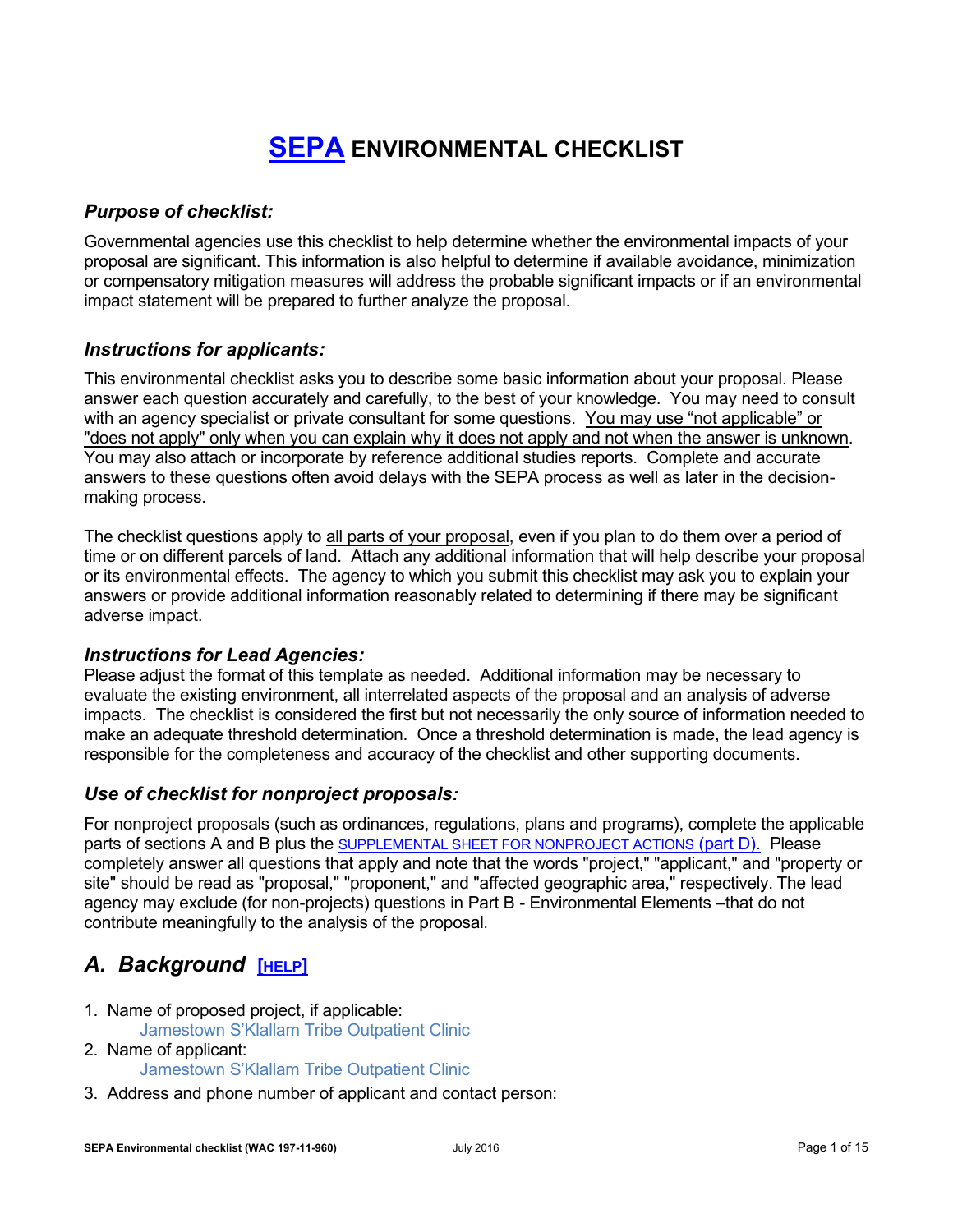Suzanne Pontecorvo Rice Fergus Miller 275 Fifth Street, Suite 100, Bremerton WA 98337 360-377-8773

4. Date checklist prepared:

1/10/2020

5. Agency requesting checklist:

City of Sequim

6. Proposed timing or schedule (including phasing, if applicable):

June 2020 to December 2021

7. Do you have any plans for future additions, expansion, or further activity related to or connected with this proposal? If yes, explain.

This project is a standalone development, although in the future facility expansion or additional services may be added to the residual site, if the needs arise. Currently, there are no plans to expand or seek future facilities.

8. List any environmental information you know about that has been prepared, or will be prepared, directly related to this proposal.

Geotechnical Report

9. Do you know whether applications are pending for governmental approvals of other proposals directly affecting the property covered by your proposal? If yes, explain.

None known

10. List any government approvals or permits that will be needed for your proposal, if known. City of Sequim Design Review, City of Sequim Building Permits, City of Sequim Public Works Permits

11. Give brief, complete description of your proposal, including the proposed uses and the size of the project and site. There are several questions later in this checklist that ask you to describe certain aspects of your proposal. You do not need to repeat those answers on this page. (Lead agencies may modify this form to include additional specific information on project description.)

This project proposes to develop the northwest 3.3 acres of the 18.19-acre subject parcel. The project includes the construction of a 16,720 SF medical clinic that will be made up of medication assisted treatment program which offers FDA approved dosing, primary care services, consulting services, dental health services and childcare services while clients are seen.

12. Location of the proposal. Give sufficient information for a person to understand the precise location of your proposed project, including a street address, if any, and section, township, and range, if known. If a proposal would occur over a range of area, provide the range or boundaries of the site(s). Provide a legal description, site plan, vicinity map, and topographic map, if reasonably available. While you should submit any plans required by the agency, you are not required to duplicate maps or detailed plans submitted with any permit applications related to this checklist.

The site consists of one parcel covering an area of approximately 18.19 acres. The site is located between South  $7<sup>th</sup>$  Avenue and South  $9<sup>th</sup>$  Avenue, immediately east of the proposed South 9<sup>th</sup> Avenue extension in Sequim, Washington. The property is currently cleared and undeveloped. The property is mainly vegetated with grasses and there is a row of trees that runs through the middle of the property, which border an existing open irrigation ditch. The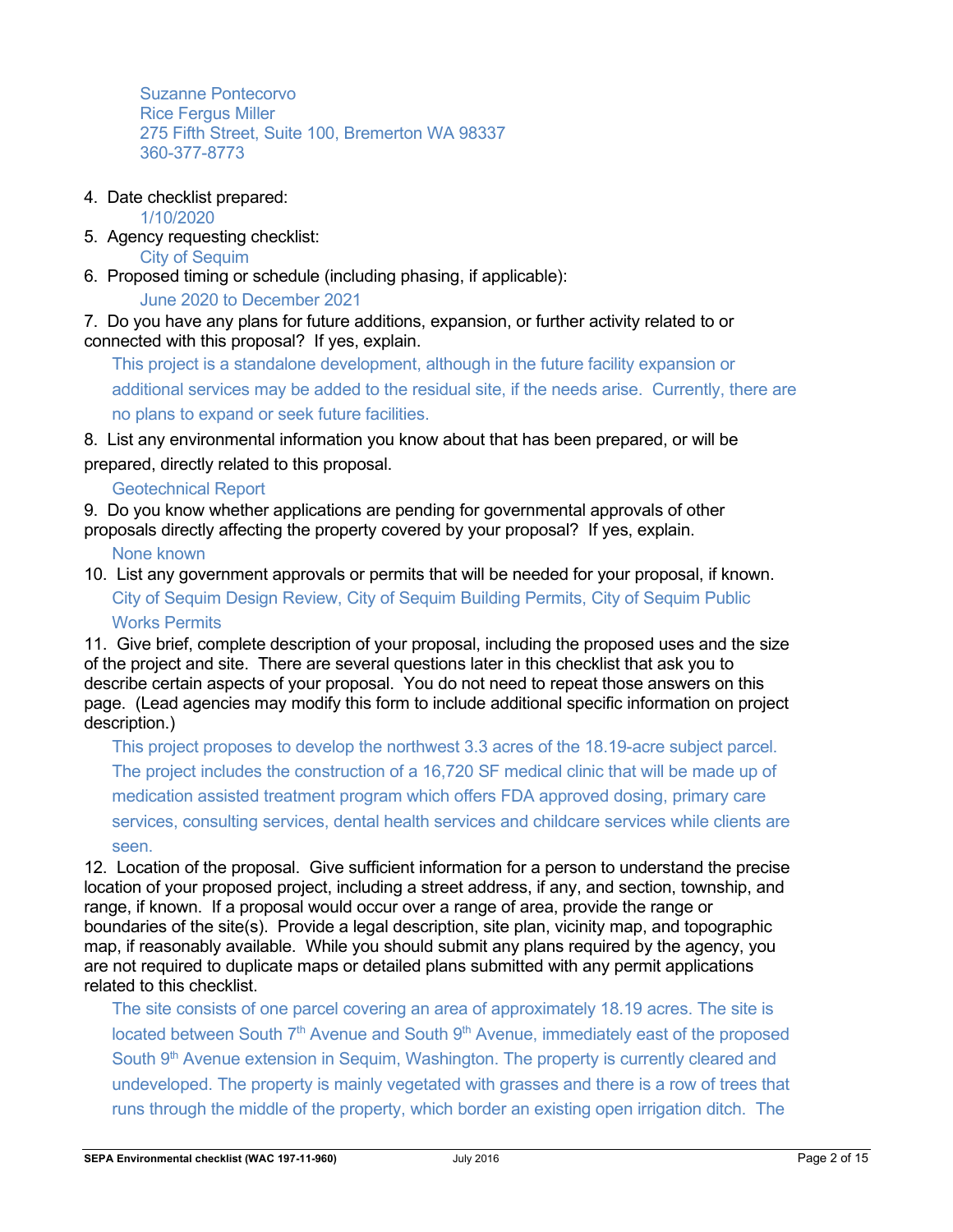ditch is regulated by the Sequim Prairie Tri-Irrigation District. There is a small, abandoned outbuilding in the central northern portion of the property, about 4 feet x 4 feet in size. The site is bordered by scattered single family residences to the north, a residential development to the east, State Highway 101 to the south, and the proposed South  $9<sup>th</sup>$  Avenue extension to the west with scattered single-family residences beyond.

## **B. Environmental Elements [HELP]**

#### **1.** *Earth*[help]

a. General description of the site:

(circle one) **Flat, jolling, hilly, steep slopes, mountainous, other** 

- b. What is the steepest slope on the site (approximate percent slope)? The steepest slope is approximately 5%.
- c. What general types of soils are found on the site (for example, clay, sand, gravel, peat, muck)? If you know the classification of agricultural soils, specify them and note any agricultural land of long-term commercial significance and whether the proposal results in removing any of these soils.

Per the Geotechnical Report, the site is made up of Carlsborg gravelly sandy loam. Carlsborg gravelly sandy loam is classified by NRCS as Hydrologic Group A with low potential for erosion in a disturbed state.

d. Are there surface indications or history of unstable soils in the immediate vicinity? If so, describe.

No unstable soils are known to exist on the site.

e. Describe the purpose, type, total area, and approximate quantities and total affected area of any filling, excavation, and grading proposed. Indicate source of fill.

The project area is approximately 3.3 acres with a cut of approximately 3,000 cyd and fill of approximately 11,500 cyd, for a NET FILL of 8,500 cyd. The purpose of the fill is generally to raise the grade at the building location for positive drainage away from the structure and form berms to screen the building from West Hammond Street (both visual and noise dampening). The source of the fill is unknown at this time but will likely be locally sourced and made up of clean fill dirt and topsoil.

f. Could erosion occur as a result of clearing, construction, or use? If so, generally describe. Erosion could occur as a result of construction. To mitigate the impacts of erosion, erosion and sediment control will be implemented during construction.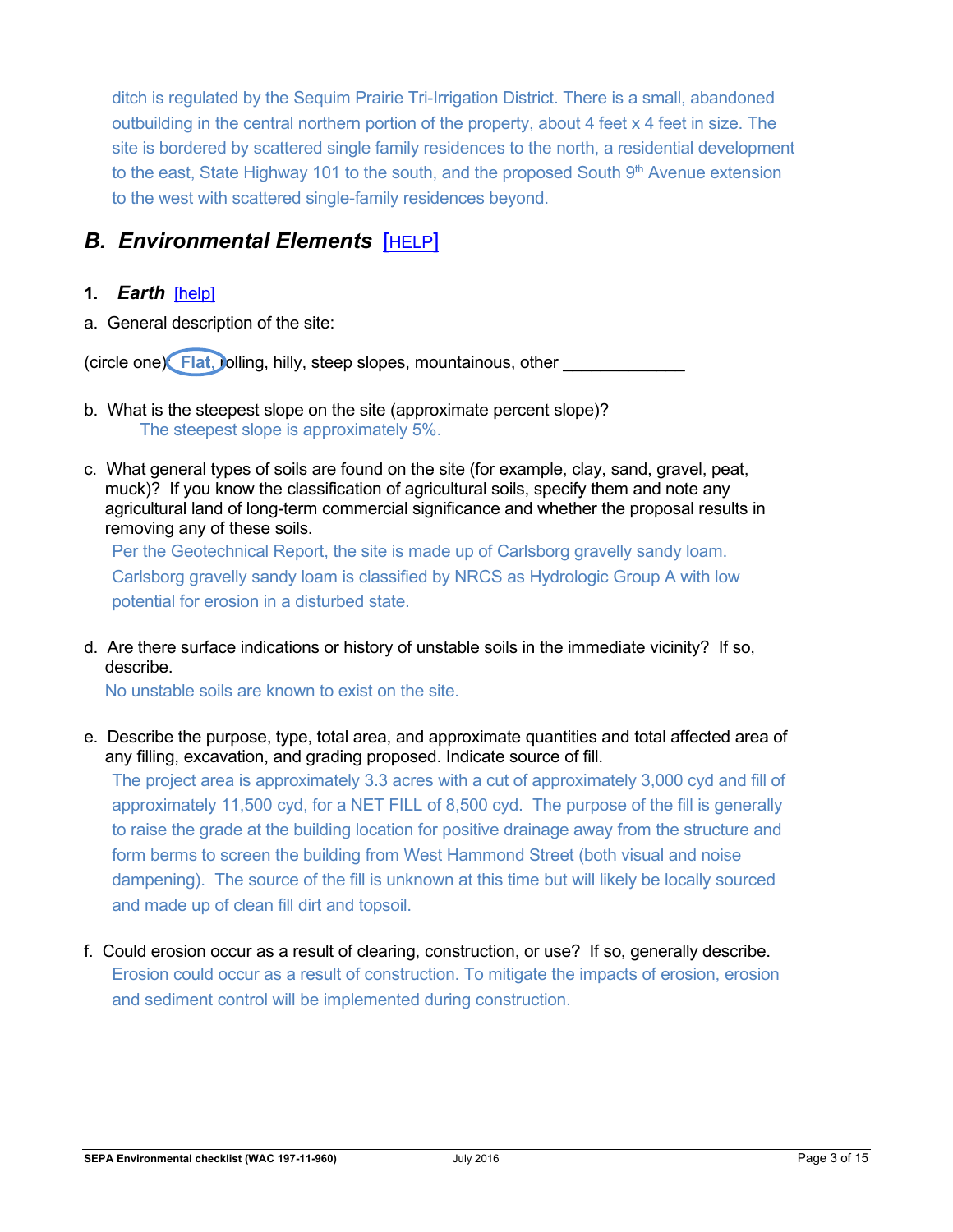g. About what percent of the site will be covered with impervious surfaces after project construction (for example, asphalt or buildings)?

Approximately 14.63% of the site will be covered with impervious surfaces after project construction.

h. Proposed measures to reduce or control erosion, or other impacts to the earth, if any: In order to reduce and control erosion, the soil, foundation, and utility work requiring excavation will be phased to take place during the dry season (generally May through September), all site work will be completed and stabilized as quickly as possible, additional perimeter erosion and sediment control features may be used to reduce the possibility of sediment entering the surface water, and any runoff generated by dewatering discharge will be treated through appropriate filtration methods.

### *2. Air*[help]

a. What types of emissions to the air would result from the proposal during construction, operation, and maintenance when the project is completed? If any, generally describe and give approximate quantities if known.

Air emissions are limited to minimal dust and automobile emissions from equipment during construction. Excessive emissions are not anticipated during the operation and maintenance of the project in the long term.

b. Are there any off-site sources of emissions or odor that may affect your proposal? If so, generally describe.

None known.

- c. Proposed measures to reduce or control emissions or other impacts to air, if any: The site will be stabilized during construction with watering exposed soils, as needed, in accordance with the SWPPP. Solid waste from the site will be removed and/or recycled as needed through the project.
- *3. Water*[help]
- a. Surface Water: [help]
	- 1) Is there any surface water body on or in the immediate vicinity of the site (including year-round and seasonal streams, saltwater, lakes, ponds, wetlands)? If yes, describe type and provide names. If appropriate, state what stream or river it flows into. There is a small irrigation ditch on the site. This ditch eventually flows into the Dungeness River after meandering through the City of Sequim.
	- 2) Will the project require any work over, in, or adjacent to (within 200 feet) the described waters? If yes, please describe and attach available plans.

The project will require work adjacent to and within the irrigation ditch. The irrigation ditch will be hard-piped and buried within the proposed easement, which will bisect the site.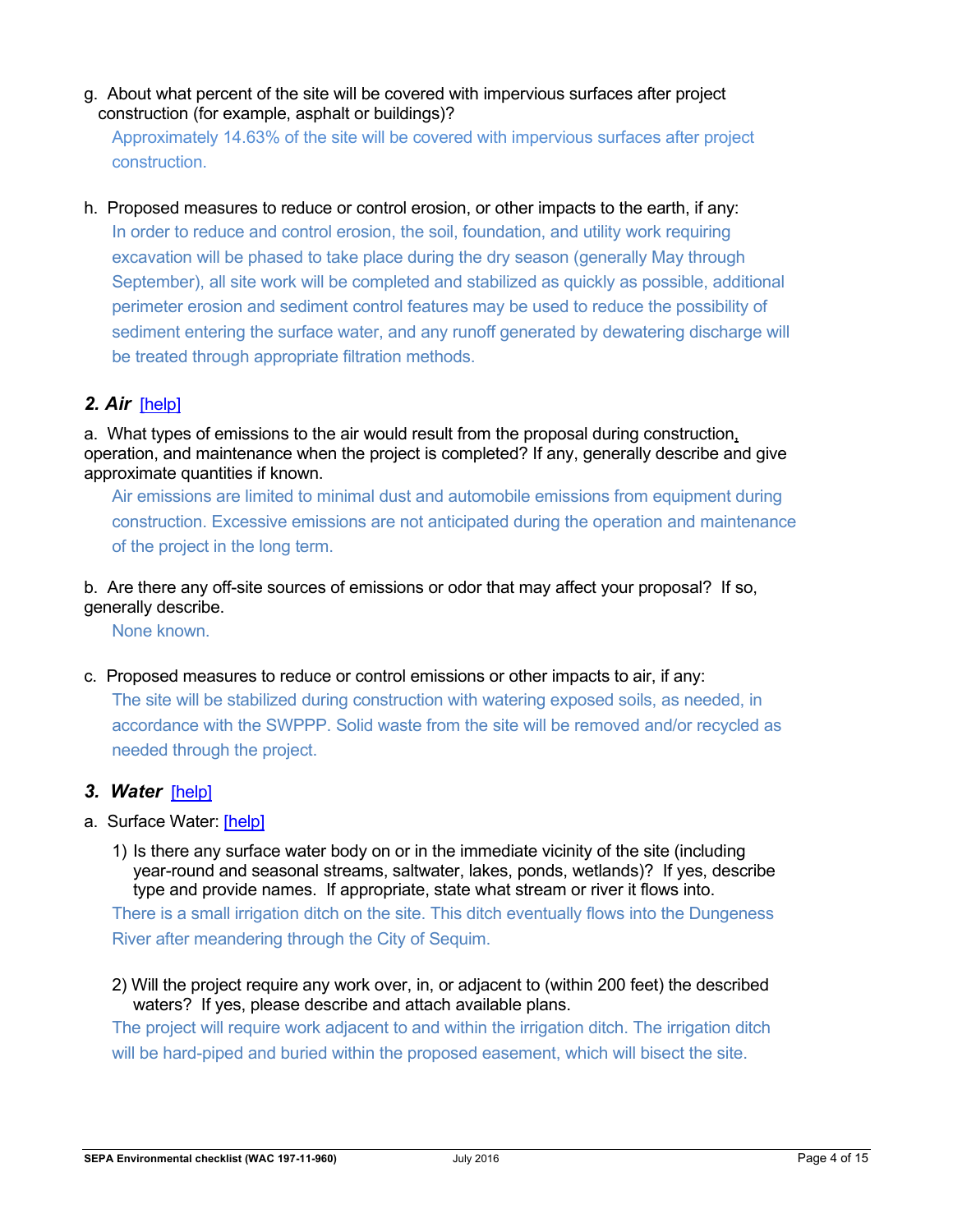- 3) Estimate the amount of fill and dredge material that would be placed in or removed from surface water or wetlands and indicate the area of the site that would be affected. Indicate the source of fill material. Not applicable
- 4) Will the proposal require surface water withdrawals or diversions? Give general description, purpose, and approximate quantities if known. None anticipated.
- 5) Does the proposal lie within a 100-year floodplain? If so, note location on the site plan. The proposal does not lie within a 100-year floodplain.
- 6) Does the proposal involve any discharges of waste materials to surface waters? If so, describe the type of waste and anticipated volume of discharge. The proposal does not involve any discharges of waste materials to surface waters.
- b. Ground Water: [help]
	- 1) Will groundwater be withdrawn from a well for drinking water or other purposes? If so, give a general description of the well, proposed uses and approximate quantities withdrawn from the well. Will water be discharged to groundwater? Give general description, purpose, and approximate quantities if known.

MP rotator type irrigation will be used. Irrigation quantities will be approximately 420,000 gallons from April-October, assuming medium water use plants.

- 2) Describe waste material that will be discharged into the ground from septic tanks or other sources, if any (for example: Domestic sewage; industrial, containing the following chemicals. . . ; agricultural; etc.). Describe the general size of the system, the number of such systems, the number of houses to be served (if applicable), or the number of animals or humans the system(s) are expected to serve. **None**
- c. Water runoff (including stormwater):
	- 1) Describe the source of runoff (including storm water) and method of collection and disposal, if any (include quantities, if known). Where will this water flow? Will this water flow into other waters? If so, describe.

Bioswales, filter strips, and onsite infiltration will be used to collect and dispose of runoff. Runoff will be treated on site and will not flow offsite. The downstream irrigation ditch will only be used for runoff in the event of an emergency overflow, in which case the water will eventually flow into the Dungeness River.

2) Could waste materials enter ground or surface waters? If so, generally describe. None.

3) Does the proposal alter or otherwise affect drainage patterns in the vicinity of the site? If so, describe.

There is no anticipated impact on drainage patterns in the vicinity of the site. Stormwater will be treated onsite, and emergency overflow will flow into the existing irrigation ditch, which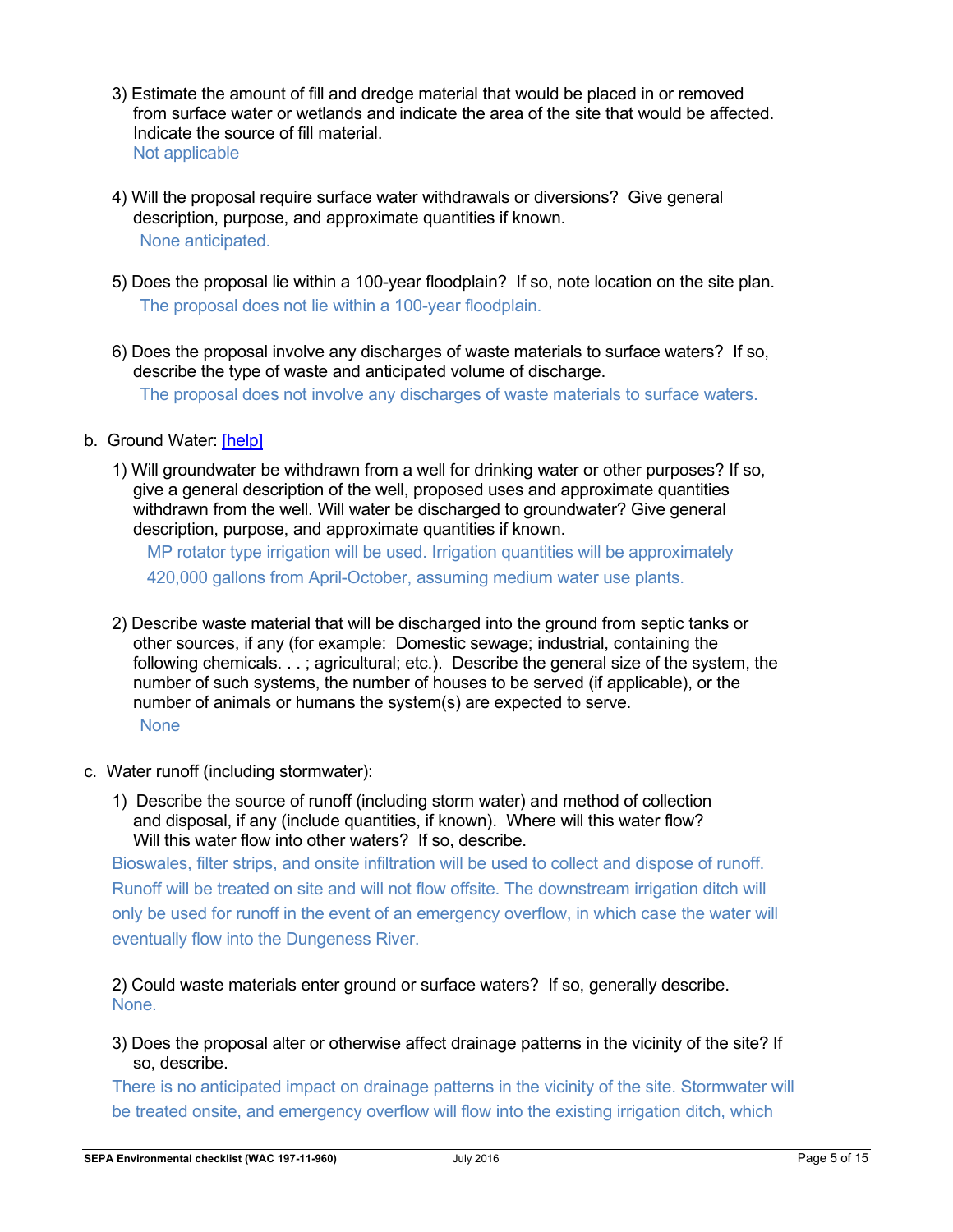eventually flows into the Dungeness River.

d. Proposed measures to reduce or control surface, ground, and runoff water, and drainage pattern impacts, if any:

Proposed measures to reduce surface, ground, and runoff water, and drainage pattern impacts are the use of bioswales and filter strips.

#### *4. Plants*[help]

- a. Check the types of vegetation found on the site:
	- $X$  deciduous tree: alder, maple, aspen, other (approximately 40)
	- $X$  evergreen tree: fir, cedar, pine, other (less than 10)
	- \_\_\_\_shrubs
	- \_\_X\_grass (predominant)
	- \_\_\_\_pasture
	- \_\_\_\_crop or grain
	- Orchards, vineyards or other permanent crops.
	- wet soil plants: cattail, buttercup, bullrush, skunk cabbage, other
	- water plants: water lily, eelgrass, milfoil, other
	- other types of vegetation

#### b. What kind and amount of vegetation will be removed or altered?

Vegetation to be removed is primarily meadow grass that has been managed as such longterm. It is likely a mix of native and non-native species. Trees will need to be removed for the construction of West Hammond Street and the relocation of the irrigation canal from the ditch to a pipe. The single Garry Oak and a few Douglas Firs will be retained along the canal but most of the Alders (most of which are in poor condition or multi-trunk suckers off of stumps) will be removed along the Himalayan blackberry understory. Approximately 5.3 acres of existing meadow will be disturbed as the site is developed.

#### c. List threatened and endangered species known to be on or near the site.

None known

d. Proposed landscaping, use of native plants, or other measures to preserve or enhance vegetation on the site, if any:

Planting will include the use of both native species and regionally adapted species of trees, shrubs, groundcovers, perennials and grasses. A small amount of turf lawn (less than 0.2 acres) is proposed. Native species of trees and larger shrubs will enhance the a few trees that will be retained along the canal to provide screening of the neighborhood to the east. Landscape buffers on the north and west sides of the development, between the building or parking and the adjacent roads, will be a mix of coniferous and deciduous trees and large shrubs that will be both native and regionally adapted. Parking lot trees will be regionally adapted deciduous trees and the shrubs and ground covers will be a mix of native species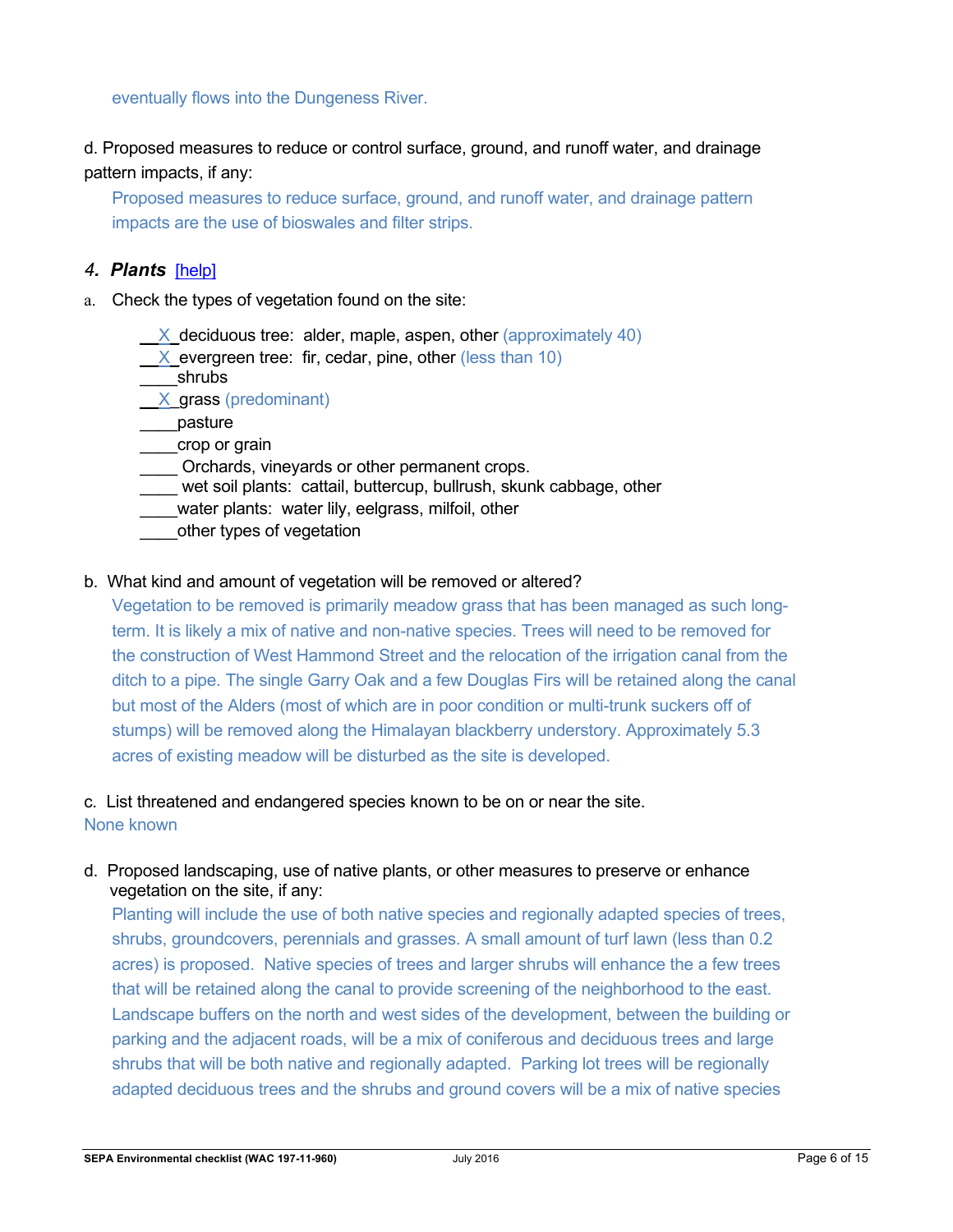and regionally adapted species. The large open space to the south of the new building will consist of low shrubs, perennials and grasses (both native and ornamental) to preserve existing views to the Olympic Mountains to the south. Several acres of the existing meadow will be maintained as such. Street trees will be regionally adapted deciduous trees that are approved by City code as appropriate for streetscape conditions. Primarily native species of grasses and shrubs are proposed for rain gardens within the parking area that will be treating stormwater.

e. List all noxious weeds and invasive species known to be on or near the site.

Himalayan blackberry is growing along the existing canal running south to north through the site. This is proposed to be removed as part of this project.

### *5. Animals*[help]

a. List any birds and other animals which have been observed on or near the site or are known to be on or near the site.

Examples include:

 birds: hawk, heron, eagle, songbirds, other: mammals: deer, bear, elk, beaver, other: fish: bass, salmon, trout, herring, shellfish, other

Per the DOE, Northern Spotted Owl, Winter Steelhead, Coho, and Pink Salmon Odd Year inhabit the site. However, the irrigation ditch is used for irrigation purposes and does not have fish.

- b. List any threatened and endangered species known to be on or near the site. Northern Spotted Owl, Coho
- c. Is the site part of a migration route? If so, explain.

The site is part of the migration route for the winter steelhead, coho, and pink salmon odd year.

#### d. Proposed measures to preserve or enhance wildlife, if any:

None, however, this project will only be developing a small portion of the land. The majority of the land will remain in its natural prairie state, undisturbed.

e. List any invasive animal species known to be on or near the site. None known.

### *6. Energy and Natural Resources*[help]

a. What kinds of energy (electric, natural gas, oil, wood stove, solar) will be used to meet the completed project's energy needs? Describe whether it will be used for heating, manufacturing, etc.

A propane powered backup generator will be used. It will be powered by an underground propane unit.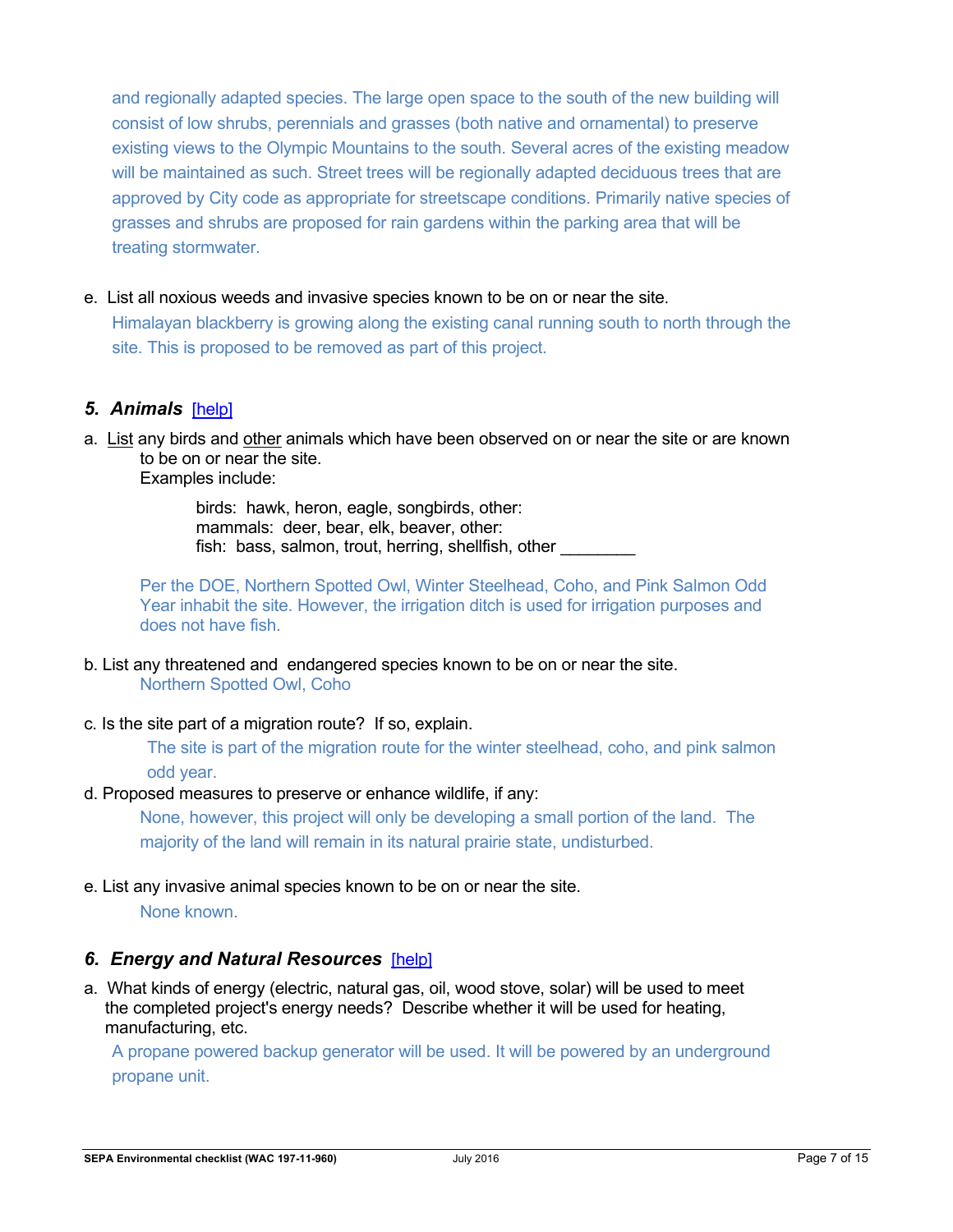b. Would your project affect the potential use of solar energy by adjacent properties? If so, generally describe.

No, the project does not limit solar use by adjacent properties.

c. What kinds of energy conservation features are included in the plans of this proposal? List other proposed measures to reduce or control energy impacts, if any: Energy efficient LED lighting will have daylight harvesting, occupancy/vacancy sensors, and timed controls to reduce energy consumption. Controlled receptacles will be installed in offices, work rooms, and break rooms to turn off devices when there is no occupant in room.

### *7. Environmental Health*[help]

- a. Are there any environmental health hazards, including exposure to toxic chemicals, risk of fire and explosion, spill, or hazardous waste, that could occur as a result of this proposal? If so, describe.
	- 1) Describe any known or possible contamination at the site from present or past uses. None known.
	- 2) Describe existing hazardous chemicals/conditions that might affect project development and design. This includes underground hazardous liquid and gas transmission pipelines located within the project area and in the vicinity. None known
	- 3) Describe any toxic or hazardous chemicals that might be stored, used, or produced during the project's development or construction, or at any time during the operating life of the project.

There will be a medical storage room sized at approximately 23 square feet containing medical gas tanks. For dental use, there will be three Nitro Size J tanks and four Oxygen Size J tanks. Two of each tank type will be hooked up, and the rest will serve as backups. For medical use, it is anticipated that there will be one to two mobile oxygen 10 liter bottles and one small Nitro bottle less than ten liters.

- 4) Describe special emergency services that might be required. None.
- 5) Proposed measures to reduce or control environmental health hazards, if any: None known.

#### *b. Noise*

1) What types of noise exist in the area which may affect your project (for example: traffic, equipment, operation, other)?

No adverse noise is anticipated as a result of this project.

2) What types and levels of noise would be created by or associated with the project on a short-term or a long-term basis (for example: traffic, construction, operation, other)? Indicate what hours noise would come from the site.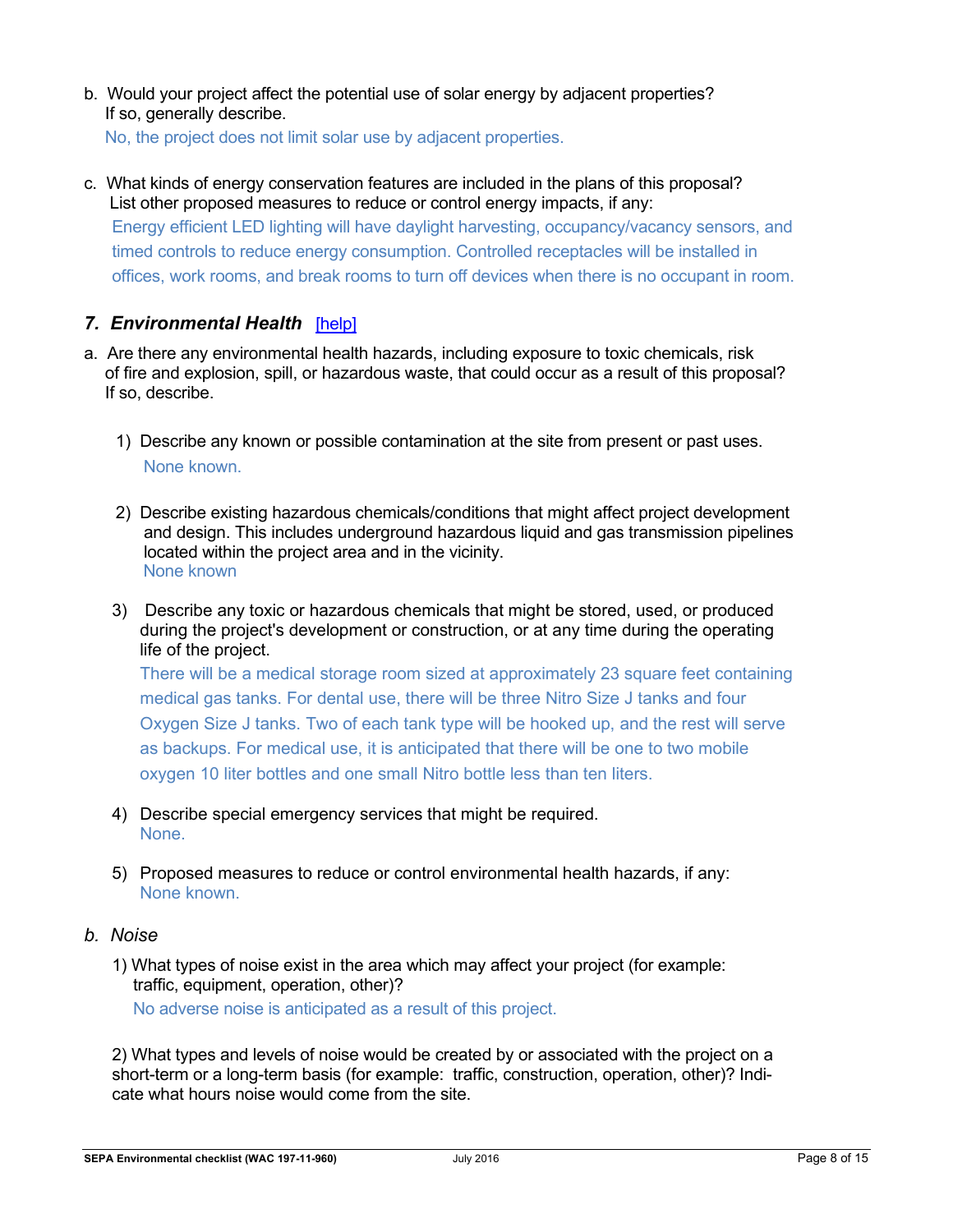No adverse noise is anticipated in the long term. Noise common for construction can be anticipated in the short term with hours of construction Sequim requirements as determined during the preconstruction meeting.

3) Proposed measures to reduce or control noise impacts, if any:

During construction, equipment use will be limited to approved hours. No adverse longterm noise is anticipated.

### *8. Land and Shoreline Use*[help]

- a. What is the current use of the site and adjacent properties? Will the proposal affect current land uses on nearby or adjacent properties? If so, describe. The site is currently undeveloped. Adjacent properties consist of commercial properties and residential homes.
- b. Has the project site been used as working farmlands or working forest lands? If so, describe. How much agricultural or forest land of long-term commercial significance will be converted to other uses as a result of the proposal, if any? If resource lands have not been designated, how many acres in farmland or forest land tax status will be converted to nonfarm or nonforest use?

 Past buildings on this property consist of a small single-family home (destroyed by fire) and a barn (demolished). Basic on historic aerial photos and records available, no evidence of working farmland has been found since (at least) 1994. Prior to 1994, the use of the land is unknown. There is no evidence that this parcel was used as working forest land. It is the applicants understanding that this property will have no impact to farmland or forest land considerations.

- 1) Will the proposal affect or be affected by surrounding working farm or forest land normal business operations, such as oversize equipment access, the application of pesticides, tilling, and harvesting? If so, how: Not anticipated.
- c. Describe any structures on the site. There is a small outbuilding on the site.
- d. Will any structures be demolished? If so, what? Yes, the small outbuilding will be demolished.
- e. What is the current zoning classification of the site? The site is zoned as an Economic Opportunity Area.
- f. What is the current comprehensive plan designation of the site? Economic Opportunity Area
- g. If applicable, what is the current shoreline master program designation of the site? N/A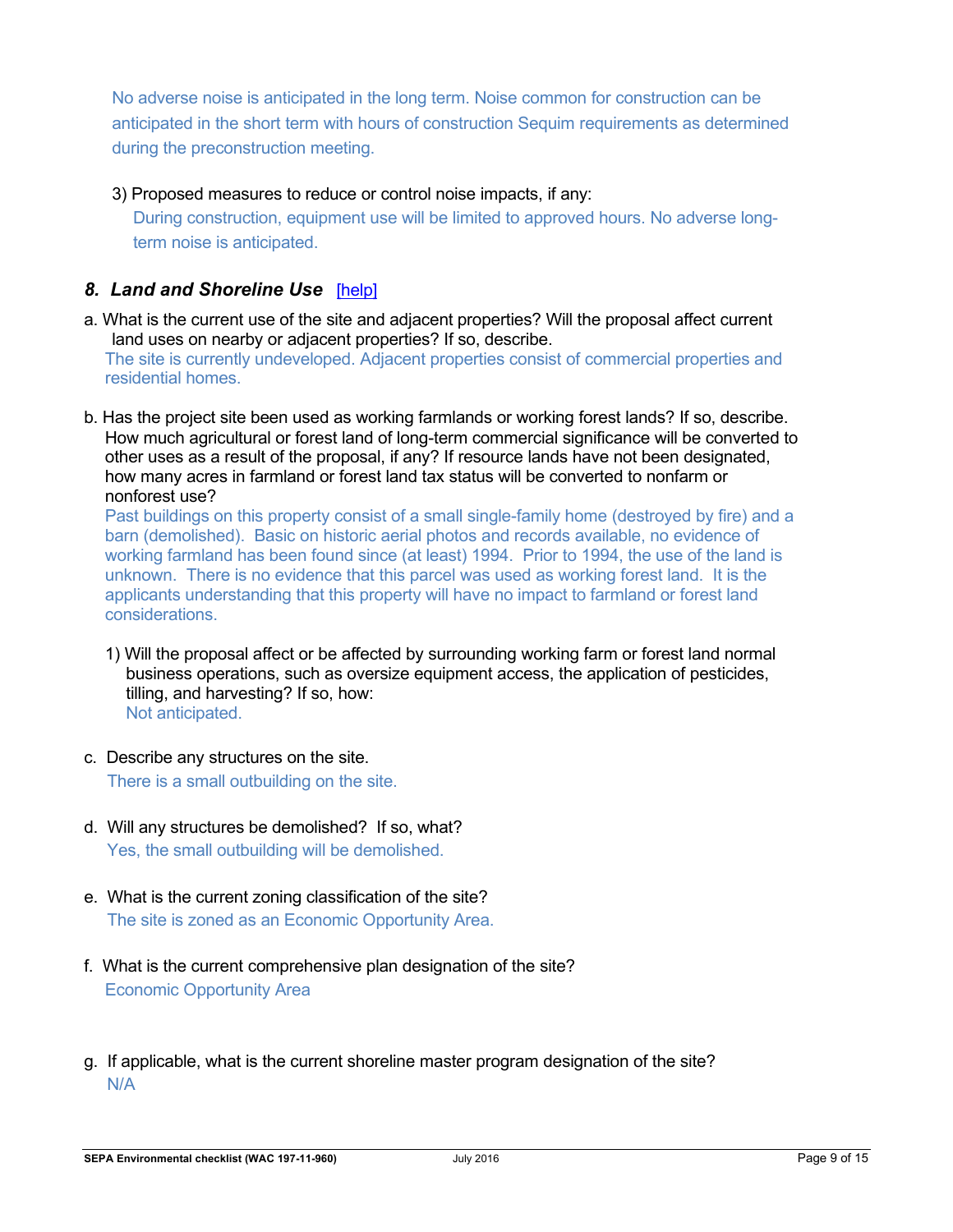- h. Has any part of the site been classified as a critical area by the city or county? If so, specify. The site is classified as part of the Dungeness Water Rule Area.
- i. Approximately how many people would reside or work in the completed project? It is anticipated that the clinic will be operating at a full case load in approximately two years after opening. The project will employee 40 staff members and have a 200-250 patient case load.
- j. Approximately how many people would the completed project displace? Zero
- k. Proposed measures to avoid or reduce displacement impacts, if any: N/A
- L. Proposed measures to ensure the proposal is compatible with existing and projected land uses and plans, if any: N/A
- m. Proposed measures to reduce or control impacts to agricultural and forest lands of long-term commercial significance, if any: Converting the open irrigation ditch to a hard-pipe will help preserve irrigation waters from infiltrating into ground and will also provide more resources for farmlands downstream.

### *9. Housing*[help]

- a. Approximately how many units would be provided, if any? Indicate whether high, middle, or low-income housing. Not applicable.
- b. Approximately how many units, if any, would be eliminated? Indicate whether high, middle, or low-income housing. Not applicable.
- c. Proposed measures to reduce or control housing impacts, if any: Not applicable.

### *10. Aesthetics*[help]

- a. What is the tallest height of any proposed structure(s), not including antennas; what is the principal exterior building material(s) proposed? The tallest point of the proposed building is 27'0" from Level 1 finish floor. Principal exterior buildings include horizontal cedar siding and fiber cement panel.
- b. What views in the immediate vicinity would be altered or obstructed?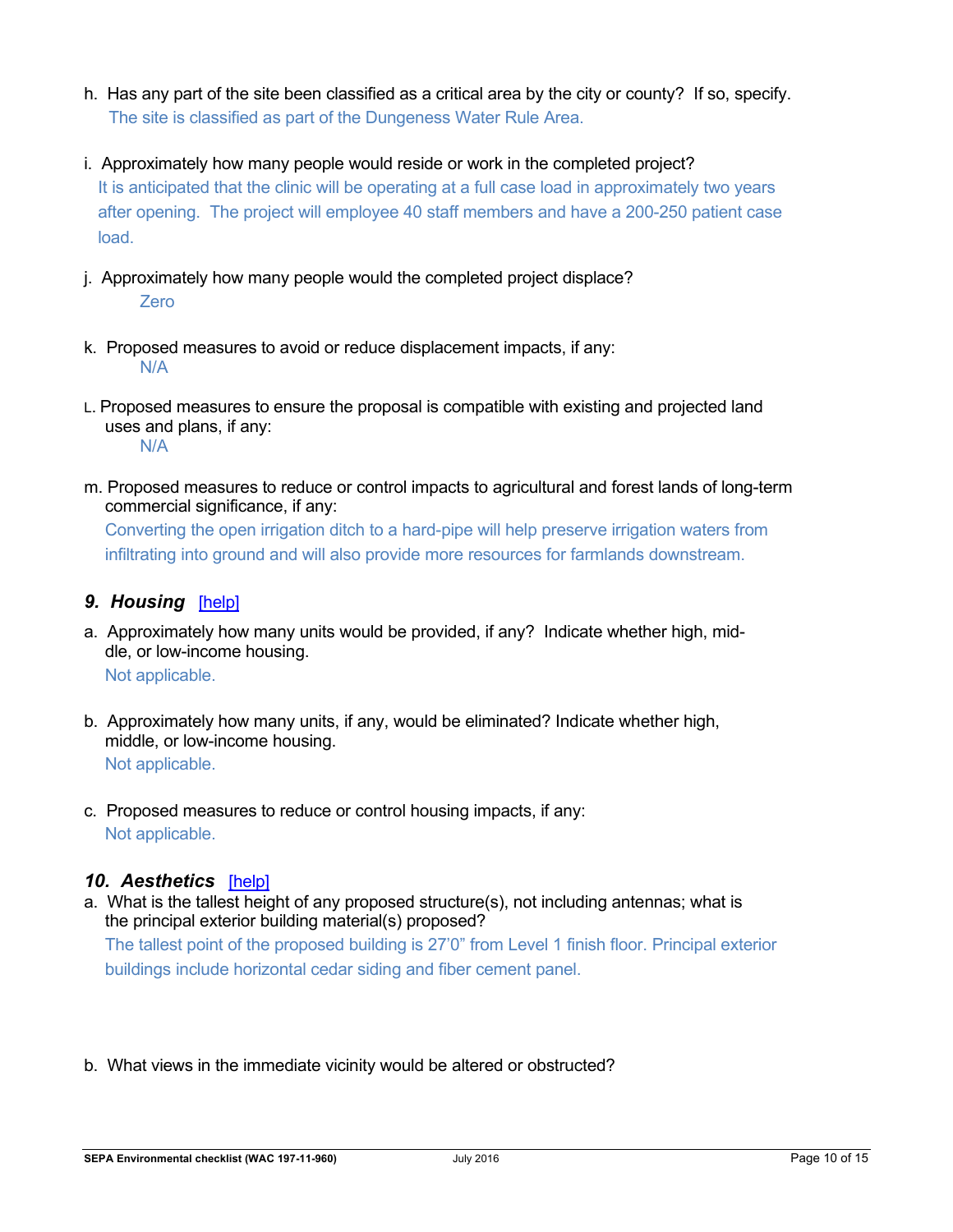The building takes advantage of the southern view corridor to the Olympic Mountains. Because of the lack of development on surrounding property the proposed building will NOT obstruct any views from neighboring properties.

### b. Proposed measures to reduce or control aesthetic impacts, if any:

A neutral exterior material pallet and the integration of traditional tribal artwork allow the building to blend into its surroundings.

### 11. Light and Glare **[help]**

a. What type of light or glare will the proposal produce? What time of day would it mainly occur?

Exterior lighting will use LED lamps. Parking lot lighting will be Dark Sky Compliant. Lighting will mainly turn on at night via lighting control panel with timeclock and photocell.

- b. Could light or glare from the finished project be a safety hazard or interfere with views? Lighting should not be a safety hazard or interfere with views.
- c. What existing off-site sources of light or glare may affect your proposal? Existing sources of light should not affect proposal.
- d. Proposed measures to reduce or control light and glare impacts, if any: Reduce light spill to adjacent properties to below 0.3fc or lower. Parking lot pole mounted fixtures will be Dark Sky compliant and have reduced height to reduce potential glare angles.

### *12. Recreation*[help]

- a. What designated and informal recreational opportunities are in the immediate vicinity? N/A
- b. Would the proposed project displace any existing recreational uses? If so, describe. N/A
- c. Proposed measures to reduce or control impacts on recreation, including recreation opportunities to be provided by the project or applicant, if any: N/A

### *13. Historic and cultural preservation*[help]

a. Are there any buildings, structures, or sites, located on or near the site that are over 45 years old listed in or eligible for listing in national, state, or local preservation registers? If so, specifically describe.

No.

b. Are there any landmarks, features, or other evidence of Indian or historic use or occupation? This may include human burials or old cemeteries. Are there any material evidence, artifacts,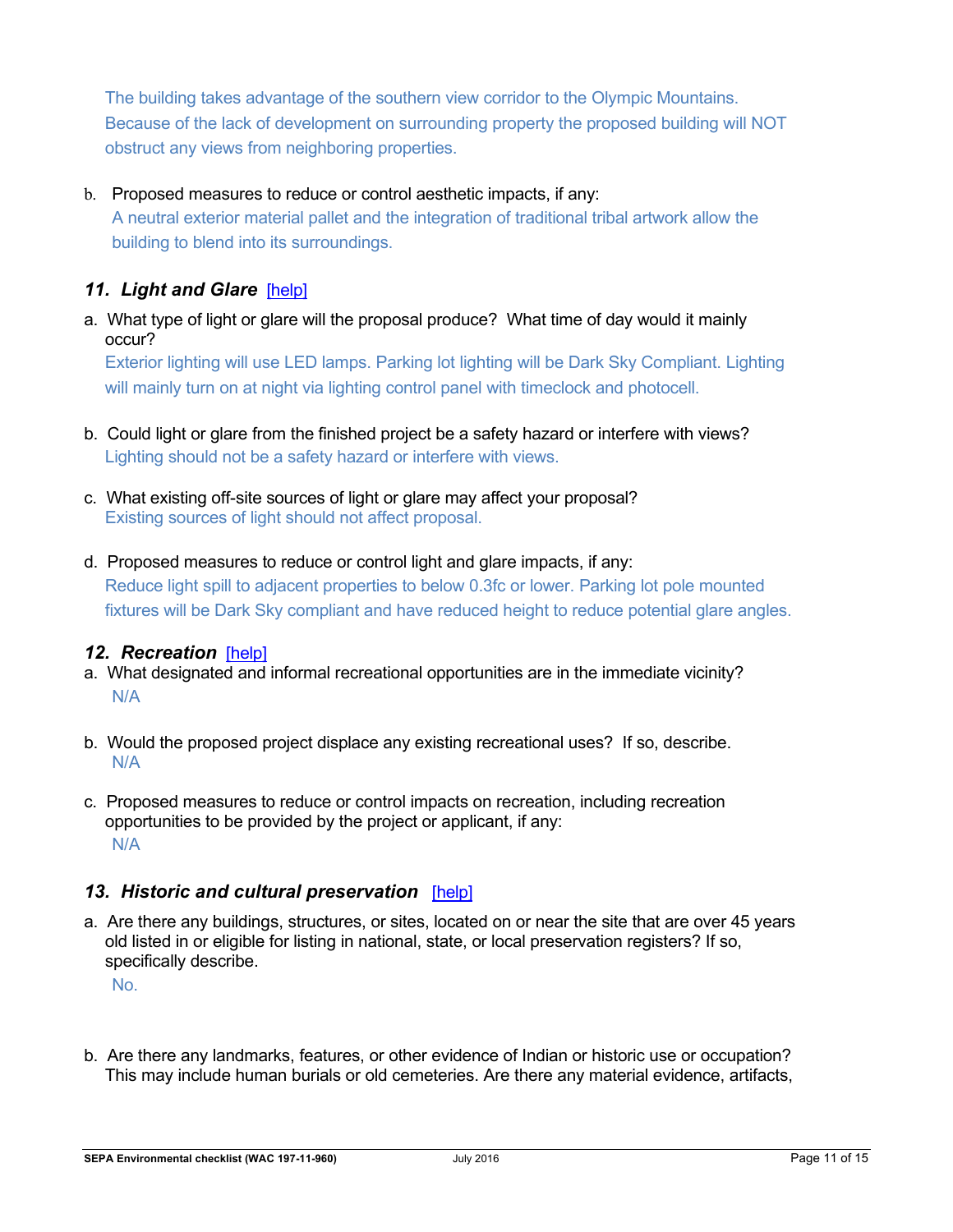or areas of cultural importance on or near the site? Please list any professional studies conducted at the site to identify such resources. None known.

- c. Describe the methods used to assess the potential impacts to cultural and historic resources on or near the project site. Examples include consultation with tribes and the department of archeology and historic preservation, archaeological surveys, historic maps, GIS data, etc. Methods used to assess the potential impacts to cultural and historic resources on the project site include representing the Jamestown S'Klallam Tribe and working closely with the Jamestown S'Klallam Tribe to incorporate elements of cultural significance into the project.
- d. Proposed measures to avoid, minimize, or compensate for loss, changes to, and disturbance to resources. Please include plans for the above and any permits that may be required. N/A

### *14. Transportation*[help]

- a. Identify public streets and highways serving the site or affected geographic area and describe proposed access to the existing street system. Show on site plans, if any. The site is served by South 9<sup>th</sup> Avenue. State Highway US-101 runs adjacent to the south side of the site, but there is an existing berm to separate the sight visually and dampen noise. The project also includes an extension of South  $9<sup>th</sup>$  Avenue to the project driveway and a new section of West Hammond Street along the north side of the property. Currently, there are no plans to connect the new portion of West Hammond Street with the existing portion, east of the site. Any future connection will be at the discretion of the City of Sequim.
- b. Is the site or affected geographic area currently served by public transit? If so, generally describe. If not, what is the approximate distance to the nearest transit stop? The affected geographic area is currently served by public transit. The closest bus stop is located approximately 2000 feet from the site, and services the 30 and 40 bus routes.
- c. How many additional parking spaces would the completed project or non-project proposal have? How many would the project or proposal eliminate? The project will have 84 parking spaces. No parking spaces will be eliminated.
- d. Will the proposal require any new or improvements to existing roads, streets, pedestrian, bicycle or state transportation facilities, not including driveways? If so, generally describe (indicate whether public or private). It is not expected that the traffic generated by this project is considered significant enough to warrant upgrades to the surround roads or intersections. The project does propose to extend South 9<sup>th</sup> Avenue to the project driveway and build a full right-of-way along the northern portion of the site to access the back-of-house services.
- e. Will the project or proposal use (or occur in the immediate vicinity of) water, rail, or air transportation? If so, generally describe.

No.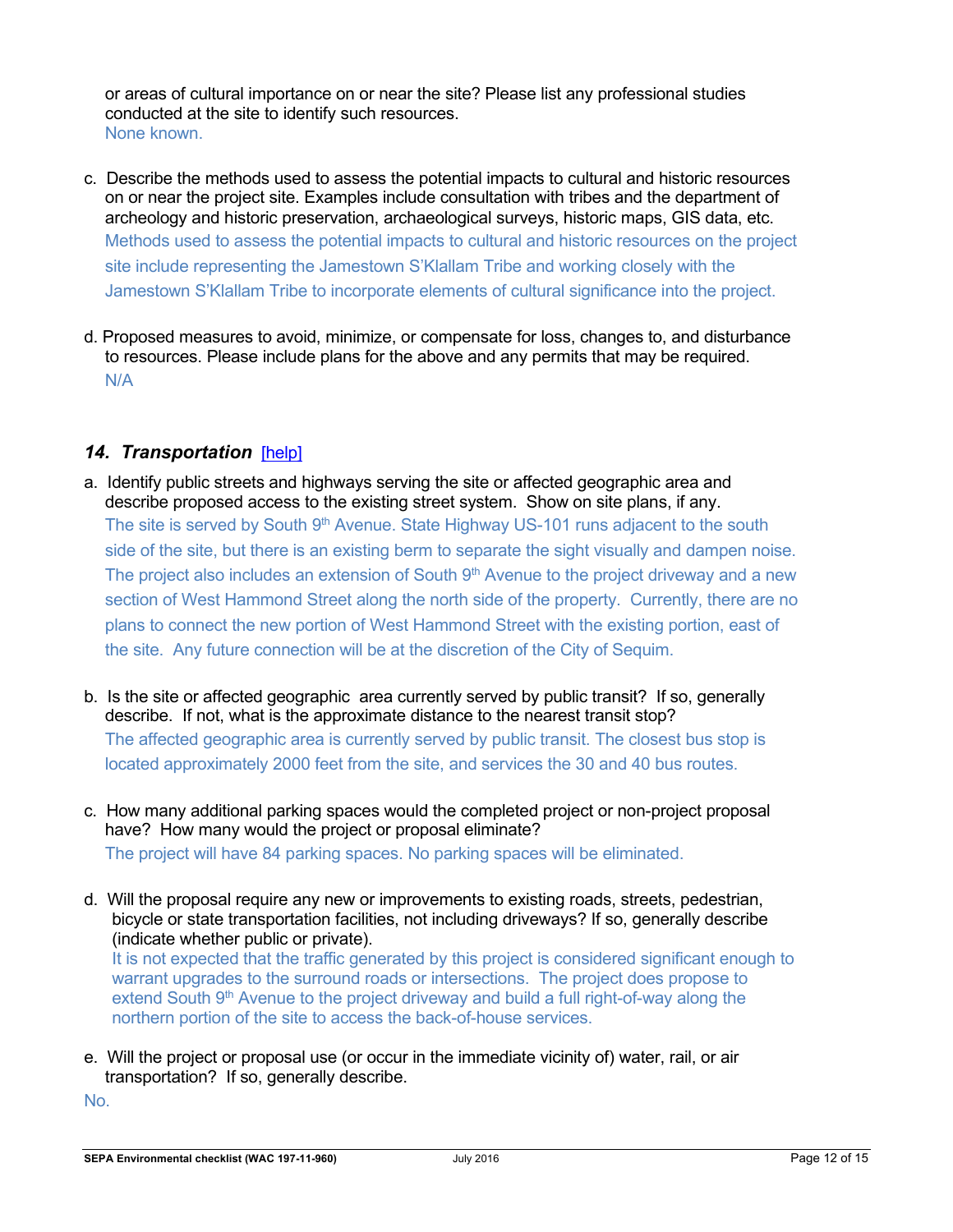f. How many vehicular trips per day would be generated by the completed project or proposal? If known, indicate when peak volumes would occur and what percentage of the volume would be trucks (such as commercial and nonpassenger vehicles). What data or transportation models were used to make these estimates?

The project is expecting 369 daily trips (this includes both arrival and departure), with 20 trips occurring during the AM peak hour and 15 trips during the PM peak hour. We are also considering the noon peak hour, which is estimated to introduce 25 trips during that time period. The clinic's peak volume is anticipated to be 48 trips from 2:00-3:00pm. The analysis consists of staff, patient, and small regional shuttles of group transport arrivals/departures, as well as mass transit users.

g. Will the proposal interfere with, affect or be affected by the movement of agricultural and forest products on roads or streets in the area? If so, generally describe. Not anticipated.

h. Proposed measures to reduce or control transportation impacts, if any:

The project proposes the use of shuttles, owned and operated by the Jamestown S'Klallam Tribe outpatient clinic, to transport patients to and from the facility. The shuttles will produce about 24 round trips daily, serving approximately 100 patients.

### *15. Public Services*[help]

a. Would the project result in an increased need for public services (for example: fire protection, police protection, public transit, health care, schools, other)? If so, generally describe.

The project anticipates very little need from police, fire, and EMT services, no more than any other commercial or healthcare clinic provider would anticipate. There may be a small amount of staff or patients that would utilize public mass transit to travel to the site.

b. Proposed measures to reduce or control direct impacts on public services, if any.

There will be a primary care provider onsite as well as full-time security on-site both in the building and on the property. In addition, there will be a comprehensive security camera system and monitoring room.

### *16. Utilities*[help]

- a. Circle utilities currently available at the site: electricity, natural gas, water, refuse service, telephone, sanitary sewer, septic system, other Propane, irrigation water
- b. Describe the utilities that are proposed for the project, the utility providing the service, and the general construction activities on the site or in the immediate vicinity which might be needed.

Proposed utilities include electricity, telephone, sanitary sewer, water, refuse service, and stormwater emergency overflow.

# *C. Signature* **[HELP]**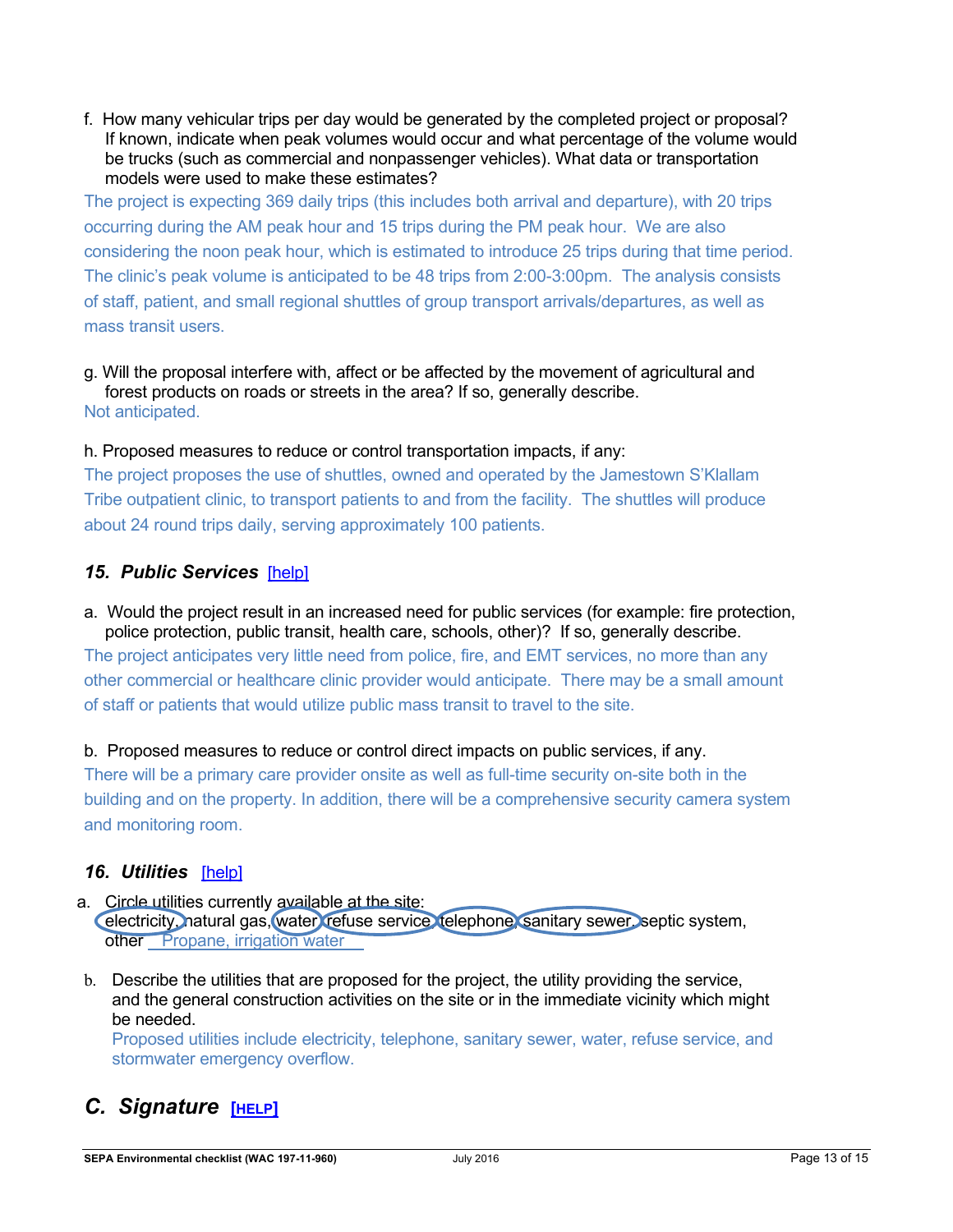The above answers are true and complete to the best of my knowledge. I understand that the lead agency is relying on them to make its decision.

| Signature:                                                               |  |
|--------------------------------------------------------------------------|--|
| Name of signee SUZANNE PONTRCORVO                                        |  |
| Position and Agency/Organization PRINCIPAL/PLCE FELGUS MULLER ARCHITERTS |  |
| Date Submitted:   0. 2020                                                |  |

### D. Supplemental sheet for nonproject actions [HELP]

(IT IS NOT NECESSARY to use this sheet for project actions)

Because these questions are very general, it may be helpful to read them in conjunction with the list of the elements of the environment.

When answering these questions, be aware of the extent the proposal, or the types of activities likely to result from the proposal, would affect the item at a greater intensity or at a faster rate than if the proposal were not implemented. Respond briefly and in general terms.

1. How would the proposal be likely to increase discharge to water; emissions to air; production, storage, or release of toxic or hazardous substances; or production of noise? Stormwater runoff will be treated and infiltrated on site. Emissions to air and noise are limited to temporary construction equipment, with minimal long-term vehicle emissions/noise common for this type of project. Toxic and hazardous substances are not anticipated.

#### Proposed measures to avoid or reduce such increases are:

Disposing of stormwater runoff 100% on site for frequent storms exceeded the WA DOE flow control requirements. The clinic will implement a small group shuttle service for patients that need transportation assistance, reducing the amount of vehicle emissions.

2. How would the proposal be likely to affect plants, animals, fish, or marine life? Very little to no effect on plants, animals, fish or marine life is expected. Much of the prairie lands will remain intact and invasive plant life will be removed from the site.

Proposed measures to protect or conserve plants, animals, fish, or marine life are: Desirable, health trees will be preserved to the greatest extend feasible while invasive species will be cleared, helping desirable plant life to thrive. There is one Garry Oak tree identified within the project site, which will be protected and preserved.

3. How would the proposal be likely to deplete energy or natural resources? None known.